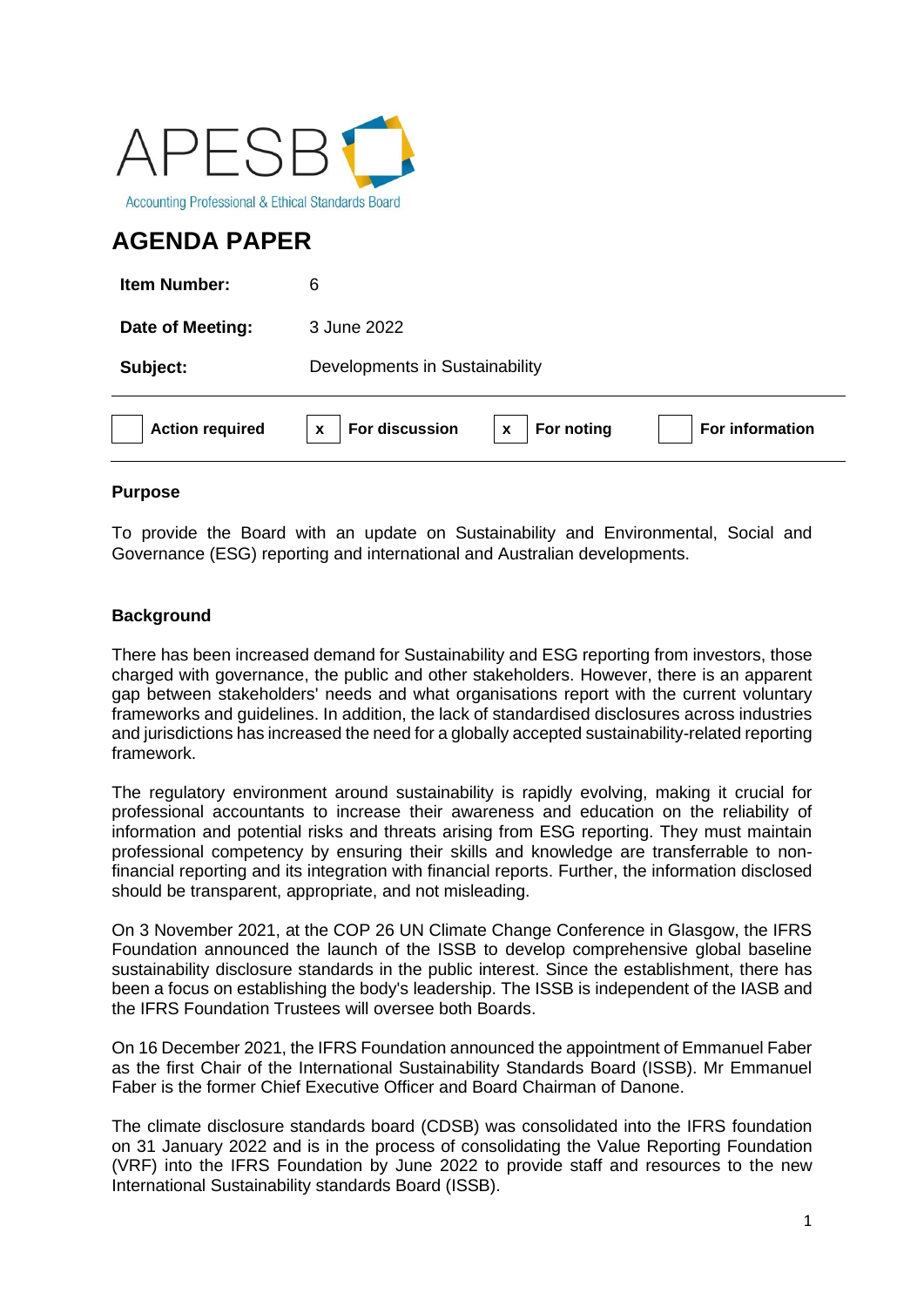The publication of prototype disclosure requirements will be developed by the Technical Readiness Working Group (TRWG) with representatives from the CDSB, International Accounting Standards Board (IASB), TCFD, VRF and the World Economic Forum supported by IOSCO.

The ISSB will work closely with the IASB to ensure ISSB standards are compatible with IFRS accounting standards. The ISSB will focus on climate-related reporting and the development of sustainability disclosure standards.

# **Recent Standards Developments**

APESB Technical Staff have continued to monitor the international development in sustainability and ESG reporting, particularly from ISSB, IESBA, AUASB and AASB. Standards development and other recent development are outlined below.

## *The International Financial Reporting Standards Foundation*

#### **ISSB delivers proposals that create a comprehensive global baseline of sustainability** *disclosures*

On 31 March 2022, The International Sustainability Standards Board (ISSB) launched a consultation on its first two proposed standards. One sets out general sustainability-related disclosure requirements and the other specifies climate-related disclosure requirements.

- [Exposure Draft Proposed IFRS S1 General Requirements for Disclosure of](https://www.ifrs.org/content/dam/ifrs/project/general-sustainability-related-disclosures/exposure-draft-ifrs-s1-general-requirements-for-disclosure-of-sustainability-related-financial-information.pdf)  [Sustainability-related Financial Information](https://www.ifrs.org/content/dam/ifrs/project/general-sustainability-related-disclosures/exposure-draft-ifrs-s1-general-requirements-for-disclosure-of-sustainability-related-financial-information.pdf)
- **[Exposure Draft Proposed IFRS S2 Climate-related Disclosures](https://www.ifrs.org/content/dam/ifrs/project/climate-related-disclosures/issb-exposure-draft-2022-2-climate-related-disclosures.pdf)**

The two new proposed standards from the ISSB are built upon TCFD recommendations and SASB Standards, in addition to the work of the Climate Disclosure Standards Board, the International Accounting Standards Board, the Value Reporting Foundation, and the World Economic Forum.

The ISSB is seeking feedback on the proposals over a 120-consultation period closing on 29 July 2022. It will review the feedback on the proposal in the second half of 2022 and aim to issue new Standards by the end of the year.

Click [here](https://www.ifrs.org/projects/open-for-comment/) to provide feedback. Further details can be found in the IFRS Foundation's [media](https://www.ifrs.org/news-and-events/news/2022/03/issb-delivers-proposals-that-create-comprehensive-global-baseline-of-sustainability-disclosures/)  [release.](https://www.ifrs.org/news-and-events/news/2022/03/issb-delivers-proposals-that-create-comprehensive-global-baseline-of-sustainability-disclosures/)

#### *Webinars on the ISSB's exposure drafts*

The International Sustainability Standards Board (ISSB) held two live webinars on 28 April 2022 for all stakeholders on the two proposed standards. Recordings of both webinars are available [here](https://www.ifrs.org/projects/work-plan/climate-related-disclosures/webinars-on-the-issbs-exposure-drafts/) and the PowerPoints are [available here.](https://www.ifrs.org/content/dam/ifrs/project/climate-related-disclosures/supporting-materials/issb-webinar-presentation-april-2022.pdf)

#### *ISSB establishes a working group to enhance compatibility between global baseline and jurisdictional initiatives*

The International Sustainability Standards Board (ISSB) announced in late April 2022 the formation of a working group of jurisdictional representatives to ensure compatibility and encourage feedback on ISSB's exposure drafts that are currently open for comment.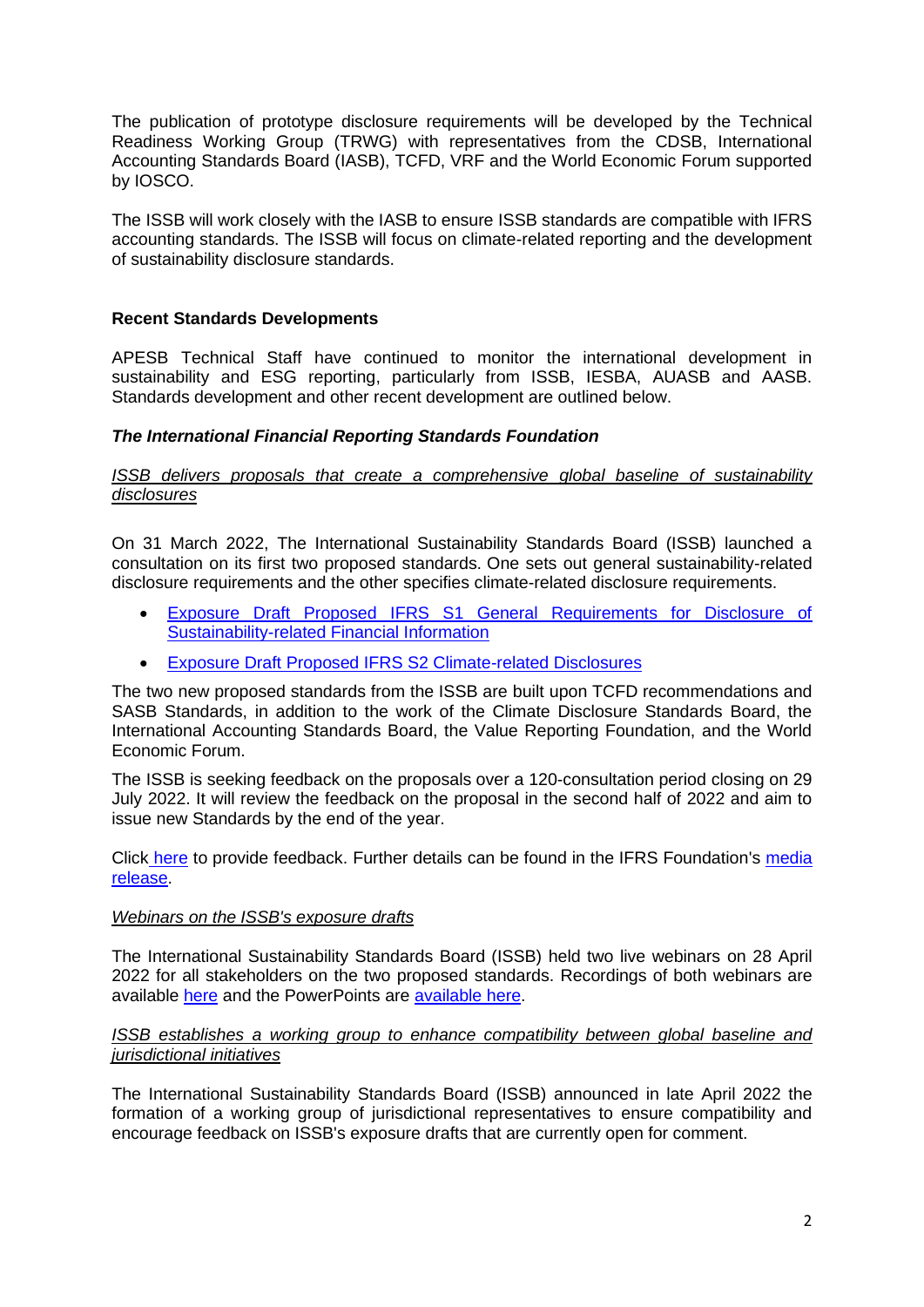Members of the workgroup are the Chinese Ministry of Finance, The European Commission, the European Financial Reporting Advisory Group, the Japanese Financial Services Authority, the Sustainability Standards Board of Japan Preparation Committee, the United Kingdom Financial Conduct Authority and the US Securities and Exchange Commission. Further details can be found in the AICPA [media release.](https://www.ifrs.org/news-and-events/news/2022/04/issb-establishes-working-group-to-enhance-compatibility-between-global-baseline-and-jurisdictional-initiatives/)

# *U.S Securities and Exchange Commission*

### *SEC Proposes Rules to Enhance and Standardise Climate-Related Disclosures for Investors*

The Securities and Exchange Commission announced the proposed rule change [U.S. SEC's](https://www.sec.gov/news/press-release/2022-46)  [proposal on enhanced climate disclosures](https://www.sec.gov/news/press-release/2022-46) in March 2022 to include disclosure on climaterelated risk and relevant risk management process in their registration statements and periodic statements. This is to support a global system for delivering consistent, comparable and assurable sustainability information to the investors and other stakeholders.

The [public comment period](https://www.sec.gov/news/press-release/2022-82) has been extended to 17 June 2022. Further details can be found in the SEC [media release.](https://www.sec.gov/news/press-release/2022-46)

#### *European Commission*

#### *Directive on Corporate Sustainability Due Diligence*

The European Commission adopted [a proposal for Corporate Sustainability Reporting](https://eur-lex.europa.eu/legal-content/EN/TXT/?uri=CELEX:52021PC0189) (CSRD) in April 2021, which amends the existing reporting requirement of the Non-Financial Reporting Directive (NFRD) to introduce more detailed non-financial reporting requirements that are mandatory to EU sustainability reporting standards.

On 23 February 2022, the European Commission published the proposal for a [Directive on](https://ec.europa.eu/info/publications/proposal-directive-corporate-sustainable-due-diligence-and-annex_en)  [Corporate Sustainability Due Diligence](https://ec.europa.eu/info/publications/proposal-directive-corporate-sustainable-due-diligence-and-annex_en) (CSDD). The CSDD is closely interlinked with CSRD, as CSRD requires setting up processes to identify adverse impacts in accordance with the due diligence duty introduced by CSDD.

The proposal for a CSDD is intended to apply to:

- Group 1: EU companies with more than 500 employees and EURO 150 million in net turnover; and
- Group 2: other companies in high-risk sectors which do not meet the group 1 threshold with more than 250 employees and a net turnover of EURO 40 million.
- Non-EU Companies active in the EU with turnover threshold aligned with Group 1 and 2, generated in the EU

Small and medium enterprises are not directly in the scope of this proposal.

The new requirements for the CSDD in-scope companies are:

- *Identify, stop, prevent, mitigate, or account for the impact of their operations and value chains impact on human rights and the environment – as defined in international human rights and environment treaties.*
- *Have a plan to ensure that their business strategy is compatible with limiting global warming to 1.5 °C in line with the Paris Agreement.*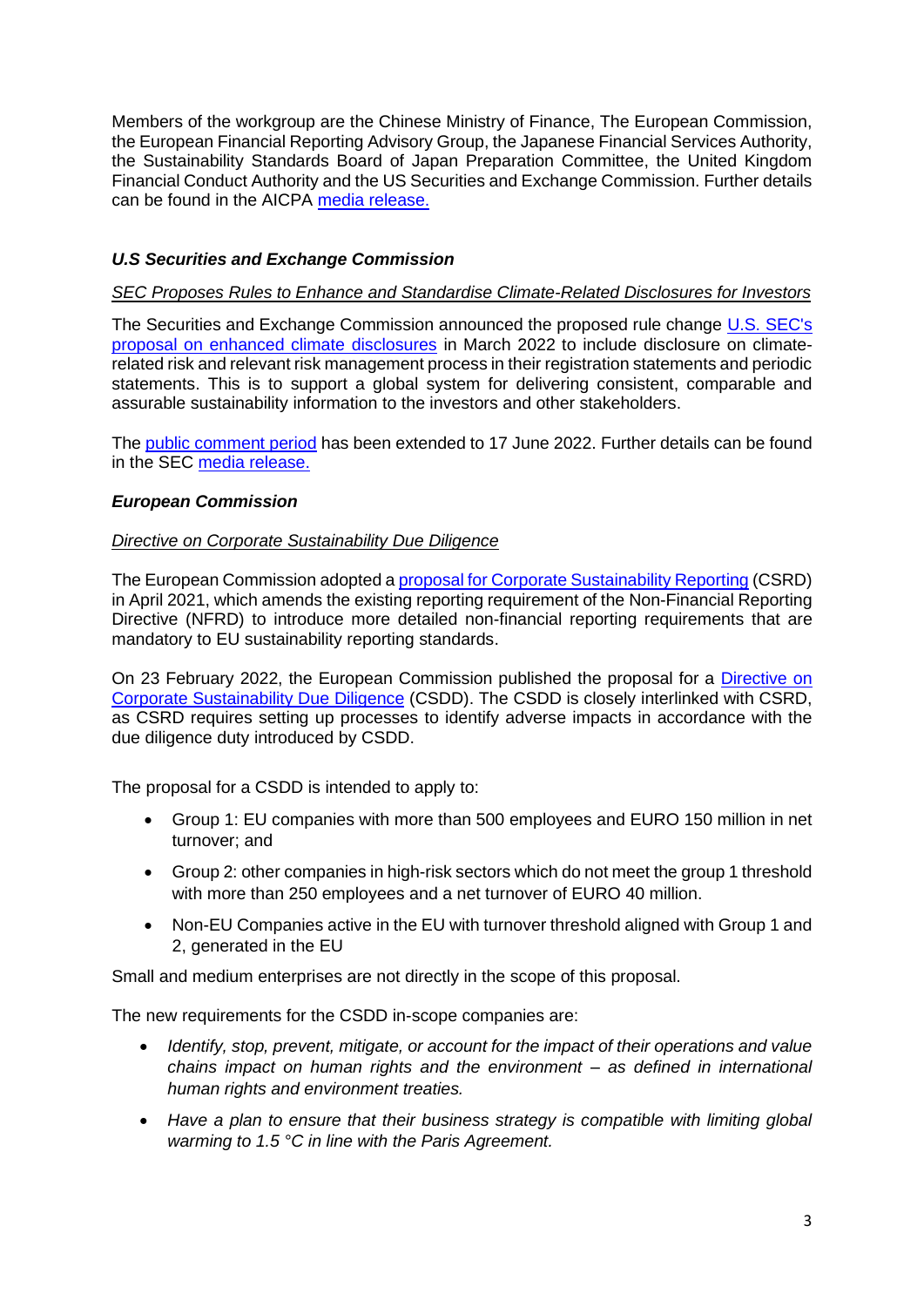- *Companies' directors must integrate these rules when exercising their duty of care to the company – and the Member States must update duty of care laws to reflect this.*
- *Directors' bonuses must "take into account" the progress made on the company's climate change compatibility plans.*

The proposed new rules are not yet in force and are subject to EU co-legislators review and approval. Further details can be found in the EU Commission press [release](https://ec.europa.eu/commission/presscorner/detail/en/ip_22_1145) and AICPA [media](https://www.aicpa.org/news/article/directive-on-corporate-sustainability-due-diligence)  [release.](https://www.aicpa.org/news/article/directive-on-corporate-sustainability-due-diligence)

## *International Ethics Standards Board for Accountants (IESBA)*

#### *IESBA discussion on sustainability and ethics*

At its March 2022 Board meeting, IESBA approved the creation of a taskforce on sustainability. The taskforce will be Chaired by IESBA Board Member Mark Babington (UK FRC). The taskforce will report back at IESBA's June 2022 Board meeting.

The taskforce will evaluate the Code's appropriateness for those who prepare and provide assurance over sustainability information. In recognition of those not from the accounting profession involved in the sustainability space, there will also be a consideration of whether it will be possible for non-accountants to use the IESBA Code. The taskforce will also explore the potential to develop non-authoritative material to provide guidance to stakeholders.

The IESBA held a webinar on the 18<sup>th</sup> of May 2022 on the critical role of complying with ethics standards, including independence, in ensuring reliable and trustworthy sustainability information. The one-hour, live-streamed conversation between IESBA Chair, [Gabriela](https://www.linkedin.com/in/gabriela-figueiredo-dias-921768b/)  [Figueiredo Dias;](https://www.linkedin.com/in/gabriela-figueiredo-dias-921768b/) IESBA Sustainability Working Group Chair and UK Financial Reporting Council Executive Director, [Mark Babington,](https://www.ifac.org/who-we-are/leadership/mark-babington) and Financial Conduct Authority Director of ESG, [Sacha Sadan](https://www.speakersforschools.org/speakers/sacha-sadan/).

This webinar addresses current challenges in the preparation and presentation of sustainability information, the ethical implications and the challenges associated with overcoming the issue of misrepresentation of sustainability reporting. Click [here](https://www.ethicsboard.org/news-events/2022-05/watch-now-iesba-discussion-sustainability-and-ethics) to watch the recording.

## **Australian sustainability and climate-related developments**

## *Australian Accounting Standards Board (AASB)*

#### *AASB ED 321 Request for Comment on [Draft] IFRS S1 General Requirements for Disclosure of Sustainability-related Financial Information and [Draft] IFRS S2 Climate-related Disclosures*

On 14 April 2022, the AASB released for consultation the International Sustainability Standards Board's (ISSB) Exposure Drafts on [Draft] IFRS S1 and [Draft] IFRS S2 [\(ED 321\)](https://aasb.gov.au/admin/file/content105/c9/ACCED321-04-21.pdf) to gather feedback for its proposed approach to sustainability-related financial reporting in Australia. Comments are required by 15 July 2022 via the AASB [website](https://www.aasb.gov.au/current-projects/open-for-comment/) or [email.](mailto:standard@aasb.gov.au%20%3cstandard@aasb.gov.au%3e;)

The AASB will host in-person roundtables in Melbourne on 30 and 31 May 2022 to receive stakeholder feedback on the International Sustainability Standards Board (ISSB) 's Exposure Drafts on [Draft] IFRS S1 and [Draft] IFRS S2 (ED 321).